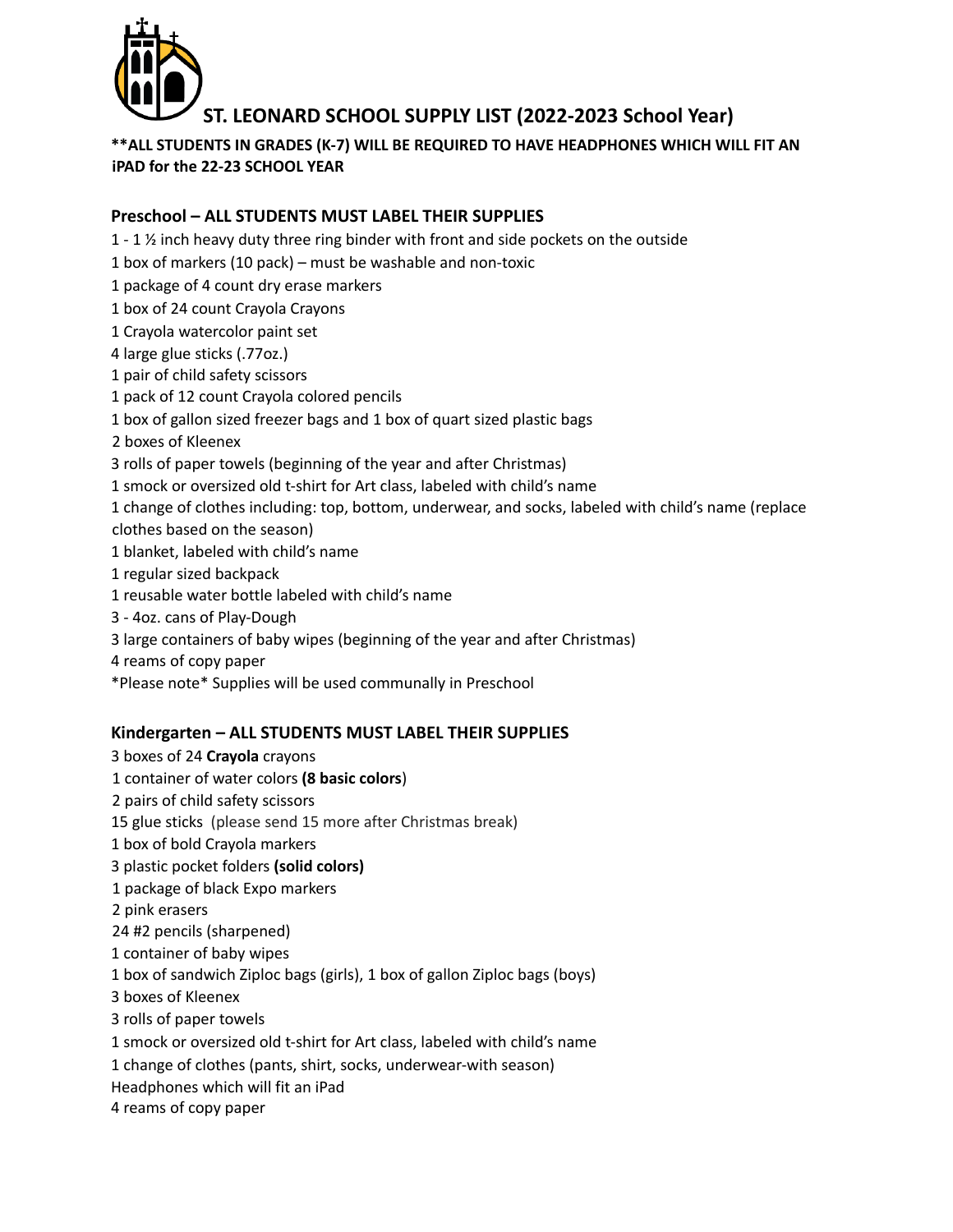### **Grade 1 – ALL STUDENTS MUST LABEL THEIR SUPPLIES**

 dozen #2 pencils (Dixon Ticonderoga brand is highly recommended) boxes of colored pencils (box of 12) boxes of crayons (24) – please send another box after Christmas break pair of scissors (Fiskars Brand) glue sticks (please send 15 more after Christmas break) box of bold Crayola markers (washable) - please send another box after Christmas break Expo low odor, chisel tip dry erase markers (or broad pack) any color – 3 ring binder with clear pocket on front cover plastic pocket folders (1 red, 1 blue, 1 yellow) must have holes for a 3 ring binder and clear pocket on front cover (no prongs inside) spiral notebooks (1 red for word work, 1 blue for math and science) (No perforated pages please) erasers (Pentel HI POLYMER erasers are recommended). (They are available at Office Depot, Amazon or Target) package of 3 x 5 index cards 1-primary half page ruled journal - (available at Amazon, Walmart or Office Depot) Post it notes – any color and size (package of 3) container of baby wipes Girls should bring 1 box of Ziploc gallon size bags (zip closure - not folded) Boys should bring 1 box sandwich size bags ( zip closure - not folded) rolls of paper towels - please send another roll after Christmas Break boxes of Kleenex smock or old shirt for Art (labeled with child's name) set of water colors for Art (8 basic colors) change of clothes (pants, shirt, socks, underwear (with season) pencil case (large enough to place 2 pencils, crayons, and eraser in (no shoe boxes please) Headphones which will fit an iPad reams of copy paper

#### **Grade 2 – ALL STUDENTS MUST LABEL THEIR SUPPLIES**

- dozen #2 pencils (SHARPENED)
- red pencils
- package of pink erasers
- package of 8 small glue sticks
- boxes of colored pencils
- boxes of crayons
- boxes of bold markers
- pair of scissors
- ruler (inch/centimeter) 2 spiral notebooks (any color)
- pocket folders (any color)
- packs of 3 x 5 index cards
- pack of addition flash cards and 1 pack of subtraction flash cards
- stretchable book cover
- pack Expo markers (low odor chisel tip dry erase markers any color
- pack of loose-leaf notebook paper
- boxes of Kleenex
- rolls of paper towels
- set of watercolors for Art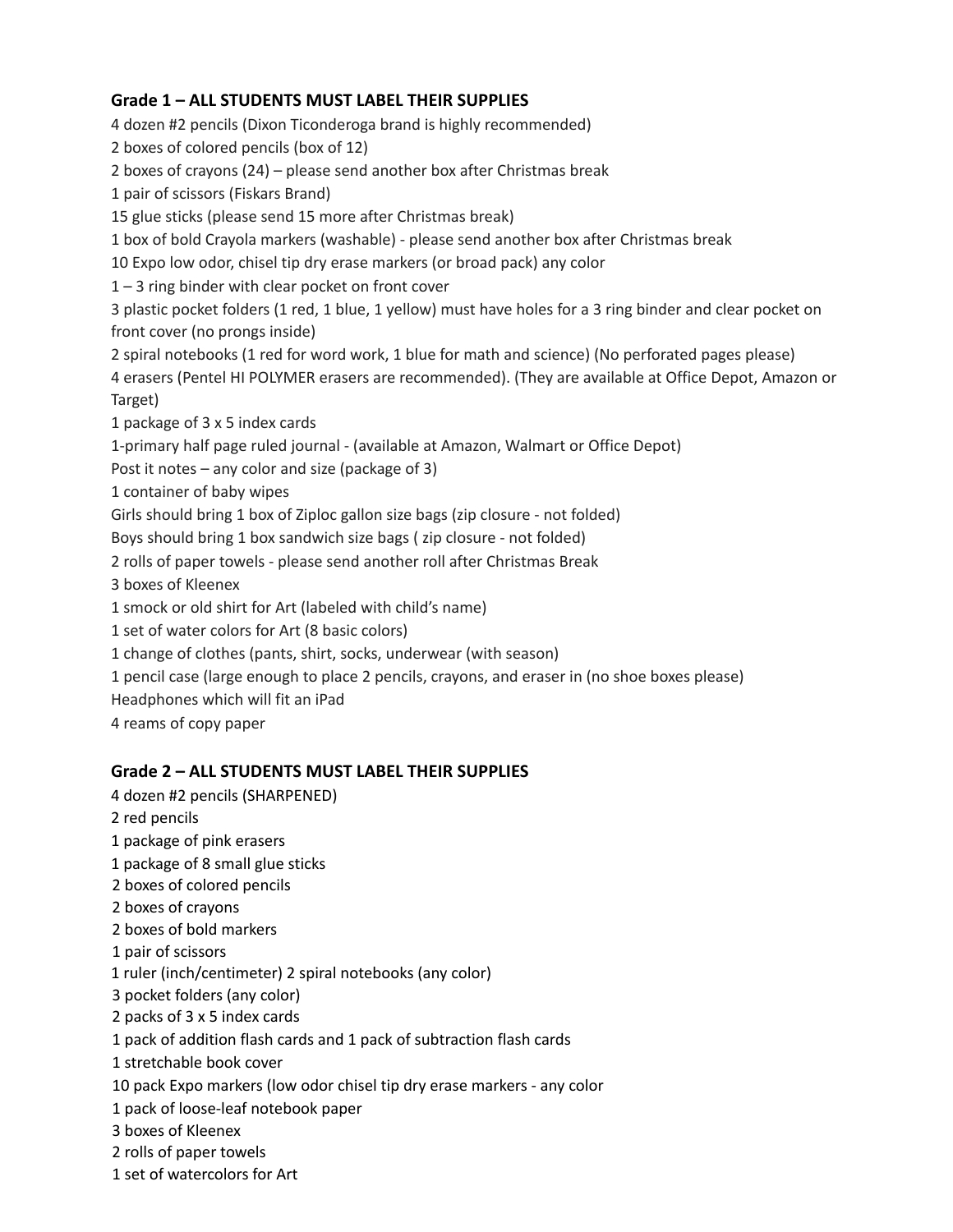smock or oversized adult t-shirt for Art (labeled with child's name) containers of Clorox disinfecting wipes packages of baby wipes box of sandwich size Ziploc bags (boys only) box of gallon size Ziploc bags (girls only) pencil box (plastic, large enough to place pencils, crayons, and eraser in (no shoe boxes please) Headphones which will fit an iPad reams of copy paper

# **Grade 3 – ALL STUDENTS MUST LABEL THEIR SUPPLIES**

dozen # 2 pencils - Ticonderoga pencils are the absolute best!

- red pencils
- box of red pens
- box of colored pencils (box of 24)
- box of crayons (24)
- set of water colors for Art (8 basic colors)
- pair of scissors
- small glue sticks
- Crayola 10 pack of washable markers (thick)
- 4pk Expo (thick) colored, dry erase markers
- ruler with centimeters and inches
- wide -ruled spiral notebooks (70 pages assorted colors)
- Expandable folder with 8 pocket folders
- box of multiplication and 1 box of division flash cards
- YELLOW highlighters
- packages of 4 x 6 index cards
- containers of baby wipes
- containers of Clorox disinfecting wipes
- box of sandwich size Ziploc bags and 1 box of gallon size Ziploc bags
- boxes of Kleenex
- rolls of paper towels
- Yamaha YRS-23 Soprano Recorder, German Fingering, Natural recorder for Music class (Amazon)
- smock or oversized old t-shirt for Art class, labeled with child's name
- Headphones which will fit an iPad
- reams of copy paper

#### **Grade 4 – ALL STUDENTS MUST LABEL THEIR SUPPLIES**

- boxes of #2 pencils Ticonderoga
- box of colored pencils (12)
- box of crayons (16)
- box of washable markers (10)
- washable watercolor set with/brush
- pair of 5 inch scissors
- pack of 3x3 post-it notes
- packs of lined filler paper (wide ruled) 150ct
- pink erasers
- box of red pens
- box of black or blue erasable pens
- 4pk Expo large dry erase markers low odor chisel tip (multicolored)
- 4pk Expo large dry erase markers low odor chisel tip (black)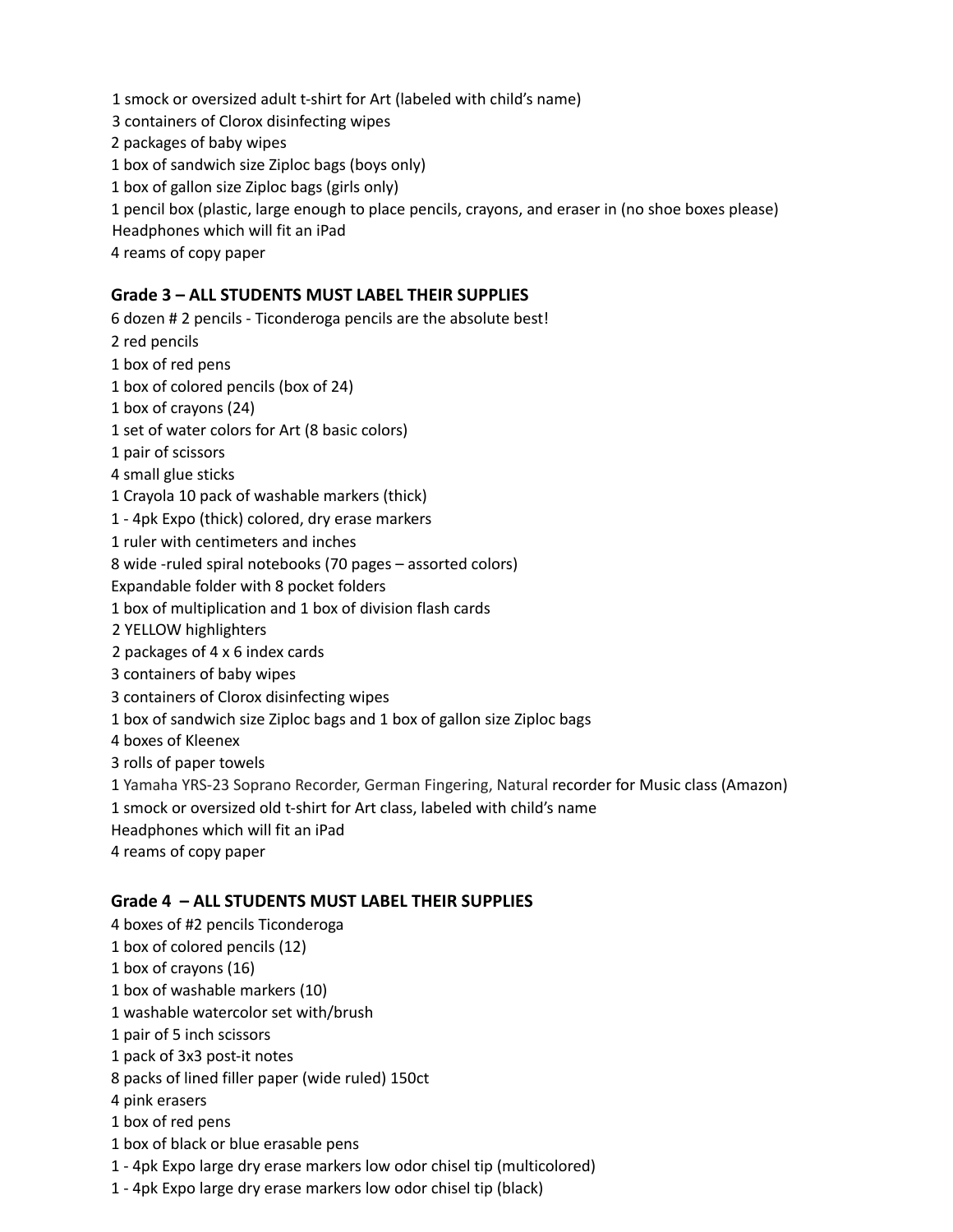Highlighter, Chisel, Assorted, 5/Pack (blue, green, pink, yellow, orange) - 2" 3-Ring View Binder, D-Ring, Letter Size box of multiplication and 1 box of division flash cards 3-Hole Punched Sheet Protectors, Clear, Letter, 25 pack or more Avery Big Tab Insertable 2 Pocket Dividers, 8 Tabs (11907) at Staples, Target, Walmart glue sticks packs of 3 x 5 index cards compass (Helix locking) protractor (Helix swing arm) ruler (cm & in) boxes of Kleenex rolls of paper towels container of baby wipes box of disinfecting wipes sandwich size Ziploc bags (50ct) gallon size Ziploc bags (20ct) smock or oversized old t-shirt for Art (labeled with child's name) Regular dictionary Yamaha YRS-23 Soprano Recorder, German Fingering, Natural recorder for Music class (Amazon) Pencil Pouch (large enough to place pencils, crayons, and eraser in (no shoe boxes please) Headphones that will fit an iPad (no air pods will be allowed)

reams of copy paper

# **Grade 5 – ALL STUDENTS MUST LABEL THEIR SUPPLIES**

- box of colored pencils
- box of thin markers and 1 box of thick markers
- pack of thick dry erase markers and 1 pack of skinny dry erase markers
- pack fine point Sharpies (black)
- box of crayons
- dozen #2 pencils
- package of glue sticks
- ½ inch red binder
- one subject red notebook
- two pocket red folder with 3 holes for binder
- package of graph paper
- compass (Helix locking)
- protractor (Helix swing arm)
- ruler (cm & in)
- pencil sharpener
- packs of 3 x 5 index cards
- pencil box or pouch
- pair of scissors
- spiral notebooks (one subject notebooks only)
- expandable folder, plus 2 pocket folders)
- packs of lined loose leaf paper
- erasers
- box or red pens
- packs of black or blue erasable pens
- highlighters
- box of sandwich size Ziploc bags and 1 box of gallon size Ziploc bags